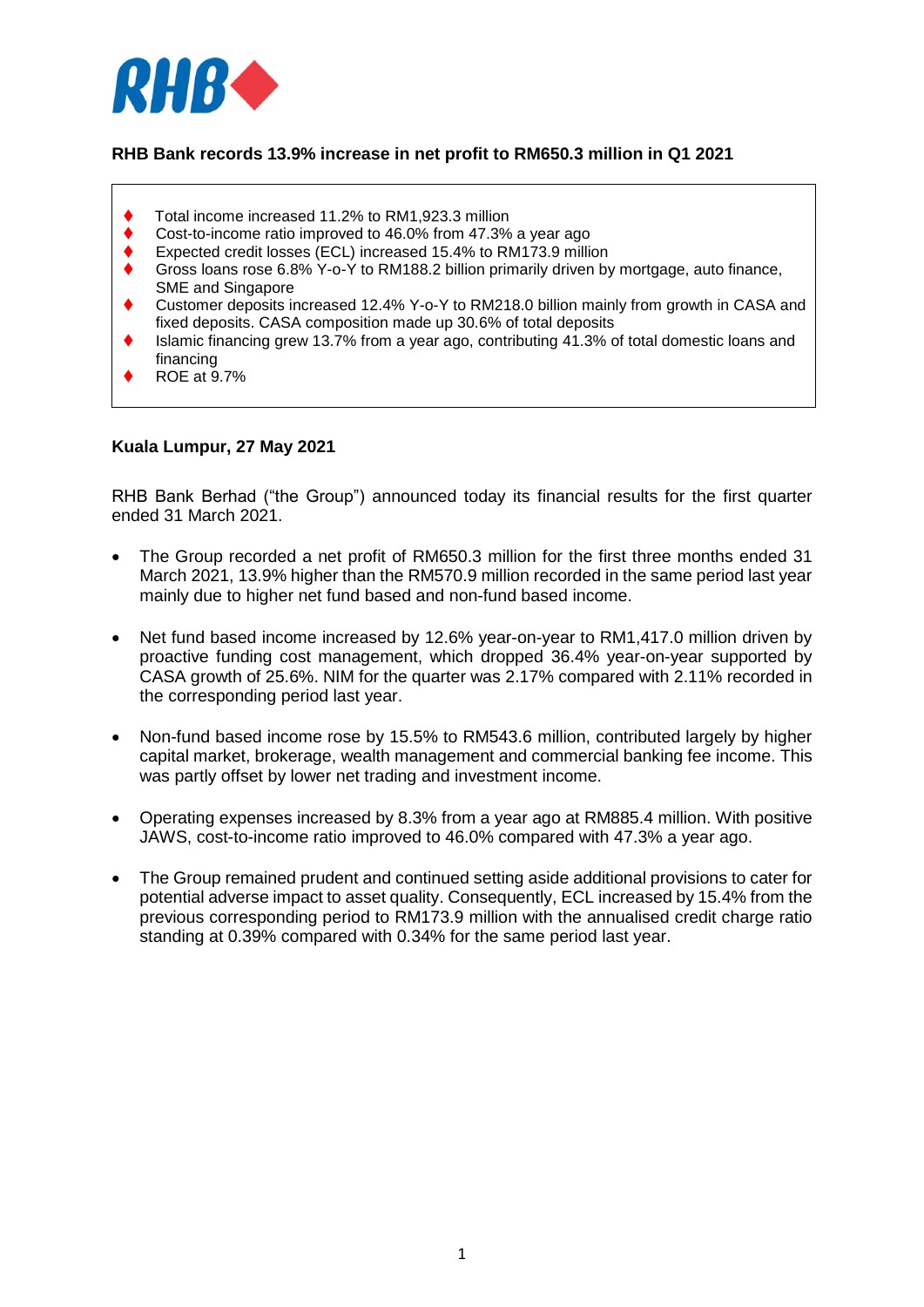

# **Balance Sheet & Capital Position Remained Robust**

- Total assets for the Group increased by 3.5% from December 2020 to RM280.5 billion as at 31 March 2021. Net assets per share was at RM6.65, with shareholders' equity at RM26.7 billion as at 31 March 2021.
- Our capital position remains strong; the Group's Common Equity Tier-1 (CET-1) and total capital ratio stood at 15.6% and 17.7% respectively.
- The Group's gross loans and financing grew by 6.8% year-on-year to RM188.2 billion, mainly supported by growth in mortgage, auto finance, SME and Singapore. Domestic loans and financing grew 6.0% year-on-year. The Group's domestic loan market share stood at 9.0% as at end-March 2021.
- Gross impaired loans was RM3.1 billion as at 31 March 2021, with a gross impaired loans ratio of 1.66% compared with RM3.5 billion and 2.00% respectively as at 31 March 2020. Loan loss coverage ratio for the Group, excluding regulatory reserves, remained strong at 119.5% as at end-March 2021.
- Customer deposits increased by 12.4% year-on-year to RM218.0 billion, predominantly attributed to CASA and fixed deposits growth of 25.6% and 9.0% respectively. CASA composition stood at 30.6% as at 31 March 2021. Liquidity coverage ratio (LCR) remained healthy at 153.9%.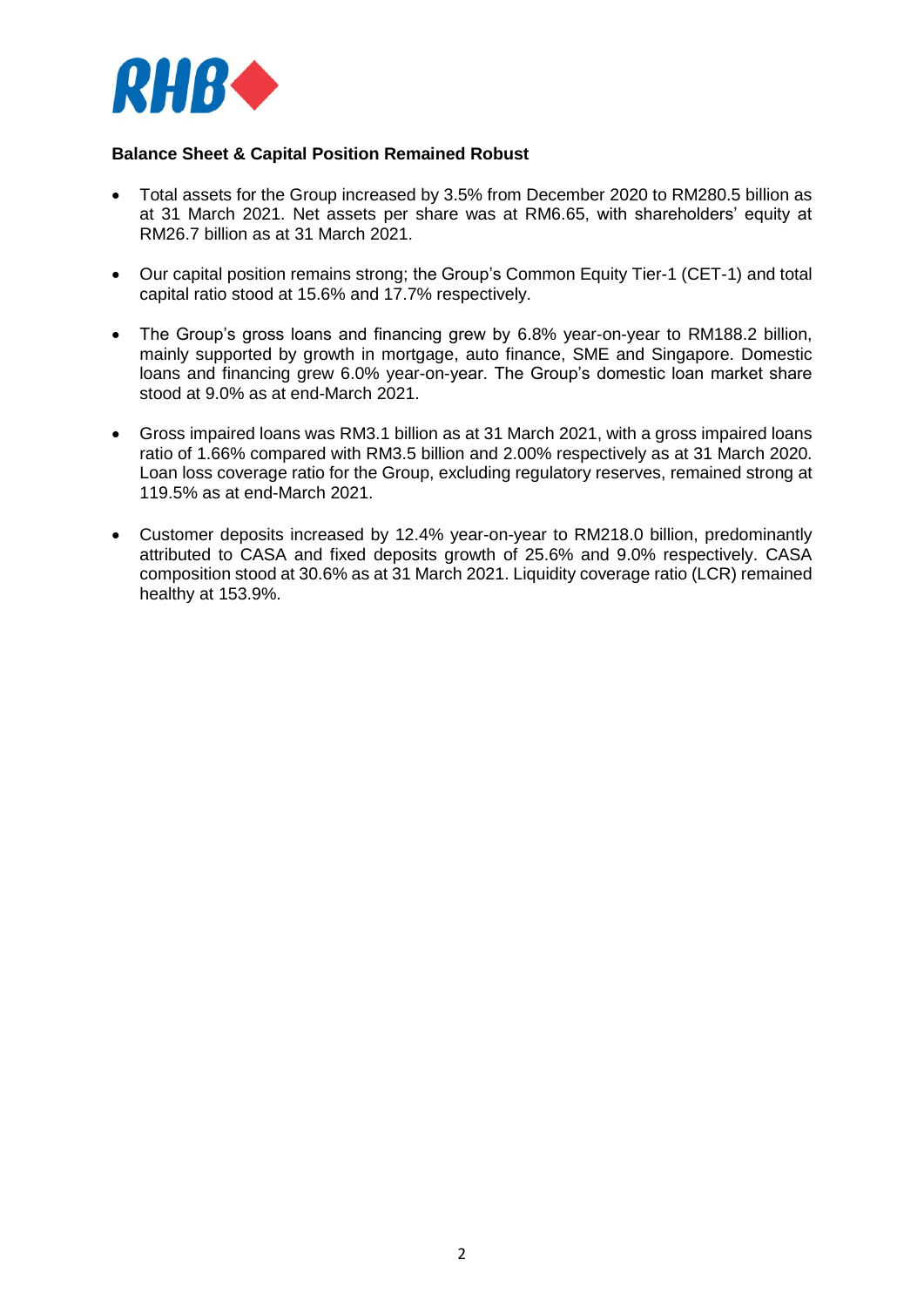

## **Performance Review of Key Business Units**

#### **Group Retail Banking**

- o Group Retail Banking recorded a 13.9% year-on-year increase in pre-tax profit to RM320.2 million in the first quarter ended 31 March 2021 mainly due to higher net fund based and non-fund based income, and lower ECL.
- $\circ$  Retail loans and financing rose 6.3% year-on-year to RM95.7 billion, primarily driven by growth in mortgages (8.0%), auto financing (10.3%) and personal financing (4.1%).
- $\circ$  Retail deposits increased by 17.1% year-on-year to RM69.0 billion, mainly contributed by growth in fixed deposits (13.9%) and CASA (24.5%).

### **Group Business Banking**

- $\circ$  Group Business Banking recorded a 49.1% year-on-year decline in pre-tax profit to RM59.7 million in the first quarter ended 31 March 2021 attributed to higher ECL and operating expenses.
- $\circ$  Gross loans and financing expanded by 12.2% year-on-year to RM29.4 billion, driven by growth in SME and Commercial portfolios of 12.9% and 10.0% respectively.
- o Deposits grew 20.9% year-on-year to RM33.5 billion attributed to growth in current account (27.6%) and fixed deposits (13.7%).
- **Group Wholesale Banking** posted a 44.1% year-on-year increase in pre-tax profit to RM550.9 million.
	- $\circ$  Group Corporate and Investment Banking registered a pre-tax profit of RM218.5 million, an increase of 32.2% on the back of higher non-fund based income and lower operating expenses. This included Investment Banking which recorded a pre-tax profit of RM99.8 million compared with RM1.4 million for the same period last year mainly due to higher brokerage, capital market fee income and trading income as well as ECL writeback. Gross loans and financing increased marginally by 1.4% to RM41.8 billion. Deposits grew strongly by 11.4% year-on-year to RM64.1 billion primarily driven by growth in fixed deposits (11.0%) and current account (12.7%).
	- o Group Treasury and Global Markets recorded a 53.1% year-on-year increase in pretax profit to RM332.4 million primarily due to higher net fund based income.
- **Group International Business** posted a 208.2% year-on-year increase in pre-tax profit to RM37.6 million.
	- o **RHB Bank Singapore** reported a pre-tax profit of SGD0.2 million, 96.3% lower than corresponding period last year mainly attributed to higher ECL and operating expenses. Loans and advances grew by 14.9% year-on-year to SGD5.5 billion, while deposits increased by 6.4% to SGD5.9 billion.
	- o **RHB Cambodia** reported a pre-tax profit of USD6.2 million, 264.7% higher than corresponding period last year primarily due to ECL writeback. Loans and advances grew by 10.0% year-on-year to USD597.6 million while deposits remained relatively unchanged at USD615.2 million.
- **RHB Insurance** registered a pre-tax profit of RM9.4 million, a decline of 64.4% year-onyear attributed to lower net investment income.
- **RHB Islamic Bank** recorded a 44.2% increase in pre-tax profit to RM255.4 million.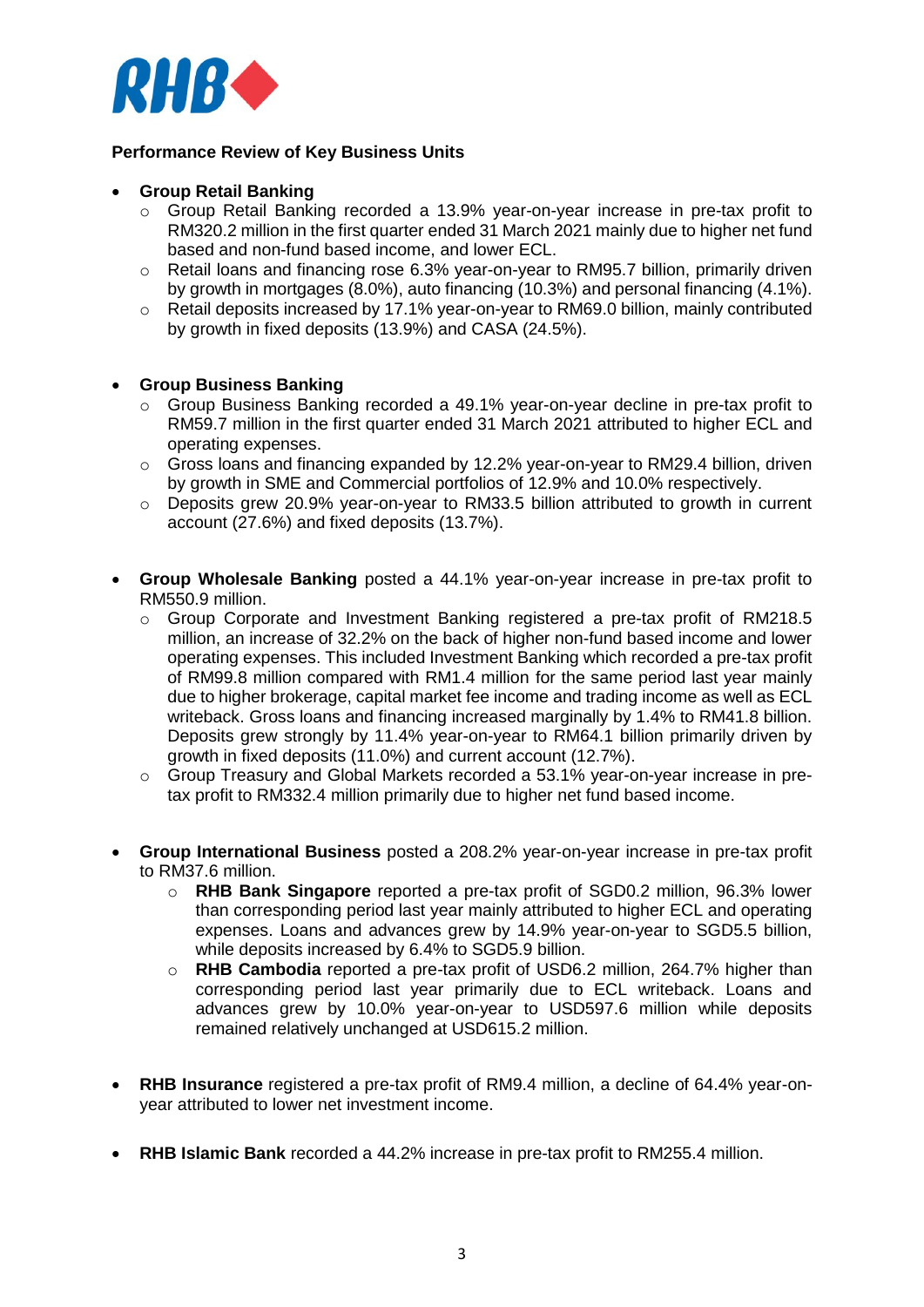

- Gross financing recorded a robust double digit growth of 13.7% year-on-year to RM68.9 billion.
- $\circ$  Islamic business contributed 41.3% of the Group's total domestic gross loans and financing, an improvement from 38.5% a year ago.

#### **Conclusion**

Malaysia's economy is expected to recover this year, the rate of which depends largely on the pandemic containment measures that are in place and the pace of the national vaccination programme. The banking sector is projected to remain resilient, with stable OPR for the rest of the year.

"The Group delivered commendable results for the first quarter of the year despite operating in a challenging business environment. And, we expect our performance in FY2021 to be better than FY2020 despite the ongoing headwinds. Given the continued economic uncertainties brought about by the recent surge in positive COVID-19 cases, the Group will continue to exercise vigilance and prudence, maintaining our focus on upholding our strong fundamentals by preserving capital and liquidity strength, and closely monitoring asset quality by intensifying our recovery and collection efforts.

At the same time, we have been engaging our customers and will continue to provide assistance where necessary to see them through this challenging period. As at 31 March 2021, total repayment assistance approved is RM25.5 billion, equivalent to 15.3% of our Group domestic loans and financing, benefiting 182,742 customers, both individuals and businesses. With several repayment assistance programmes made available, customers can come forward and get in touch with us through our various channels.

While we stay the course with our five-year strategy, FIT22, we have reviewed, reprioritised and accelerated our initiatives in response to the swift changes in customer behaviour and the rapid evolution in the way we serve the need of our customers brought about by the pandemic. This includes digitalisation of customer journeys, transforming credit risk management, modernising our IT infrastructure and ensuring that our workforce is future ready," said Dato' Khairussaleh Ramli, Group Managing Director of RHB Banking Group.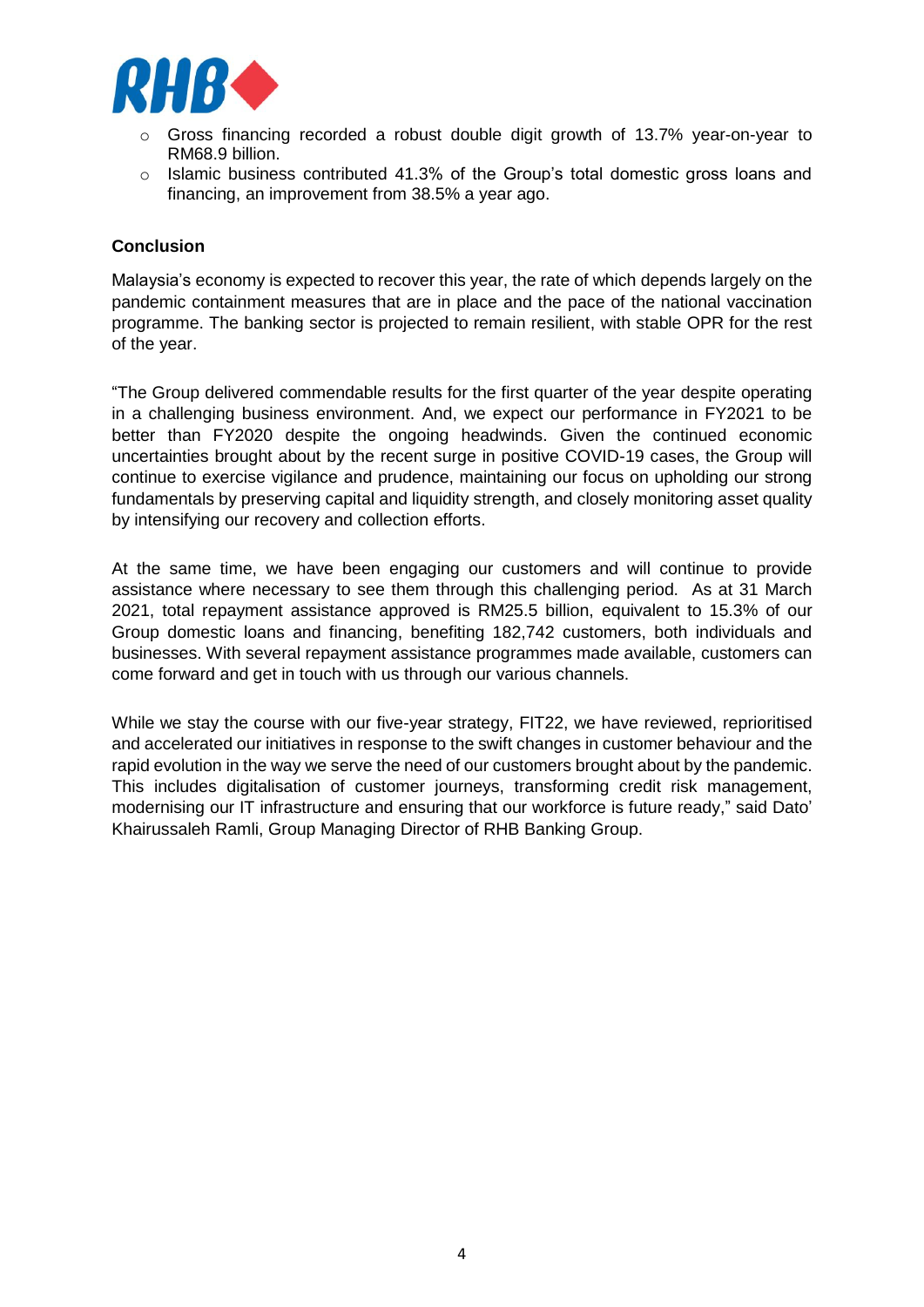

# **Key Financial Highlights**

| <b>Financial Performance</b><br>(RM'000)                  | <b>3 Months Ended</b><br>31 March 2021 | <b>3 Months Ended</b><br>31 March 2020 |
|-----------------------------------------------------------|----------------------------------------|----------------------------------------|
| Operating profit before<br>allowances                     | 1,037,855                              | 912,036                                |
| Profit before taxation                                    | 863,955                                | 761,290                                |
| Profit attributable to equity<br>holders of the Company   | 650,288                                | 570,880                                |
| Earnings per share (sen)                                  | 16.2                                   | 14.2                                   |
| <b>Balance Sheet (RM'000)</b>                             | As at<br>31 March 2021                 | As at<br>31 December 2020              |
| Gross loans, advances and<br>financing                    | 188,193,294                            | 186,113,512                            |
| Gross impaired loans, advances<br>and financing ratio (%) | 1.66%                                  | 1.71%                                  |
| Deposits from customers                                   | 217,999,078                            | 203,470,783                            |
| <b>Total assets</b>                                       | 280,512,986                            | 271,149,958                            |
| Equity attributable to equity<br>holders of the Company   | 26,677,612                             | 27,023,835                             |
| Net assets per share (RM)                                 | 6.65                                   | 6.74                                   |

*This release contains forward-looking statements such as the outlook for the RHB Banking Group. Although RHB believes that the expectations reflected in such future statements are reasonable at this time, there can be no assurance that such expectations will prove correct subsequently. Actual performance may be materially different from that which had been anticipated or described herein, and RHB Banking Group's financial and business plans may be subject to change from time to time.* 

| For analyst enquiries, contact:      | For media enquiries, contact:             |  |
|--------------------------------------|-------------------------------------------|--|
| Nik Rizal Kamil                      | Norazzah Sulaiman                         |  |
| <b>Group Chief Financial Officer</b> | <b>Group Chief Communications Officer</b> |  |
| Tel: 603 9280 7272                   | Tel: 603 9280 2125                        |  |
| Email: nik.rizal.kamil@rhbgroup.com  | Email: norazzah@rhbgroup.com              |  |
|                                      |                                           |  |
| Website: www.rhbgroup.com            |                                           |  |
|                                      |                                           |  |
|                                      |                                           |  |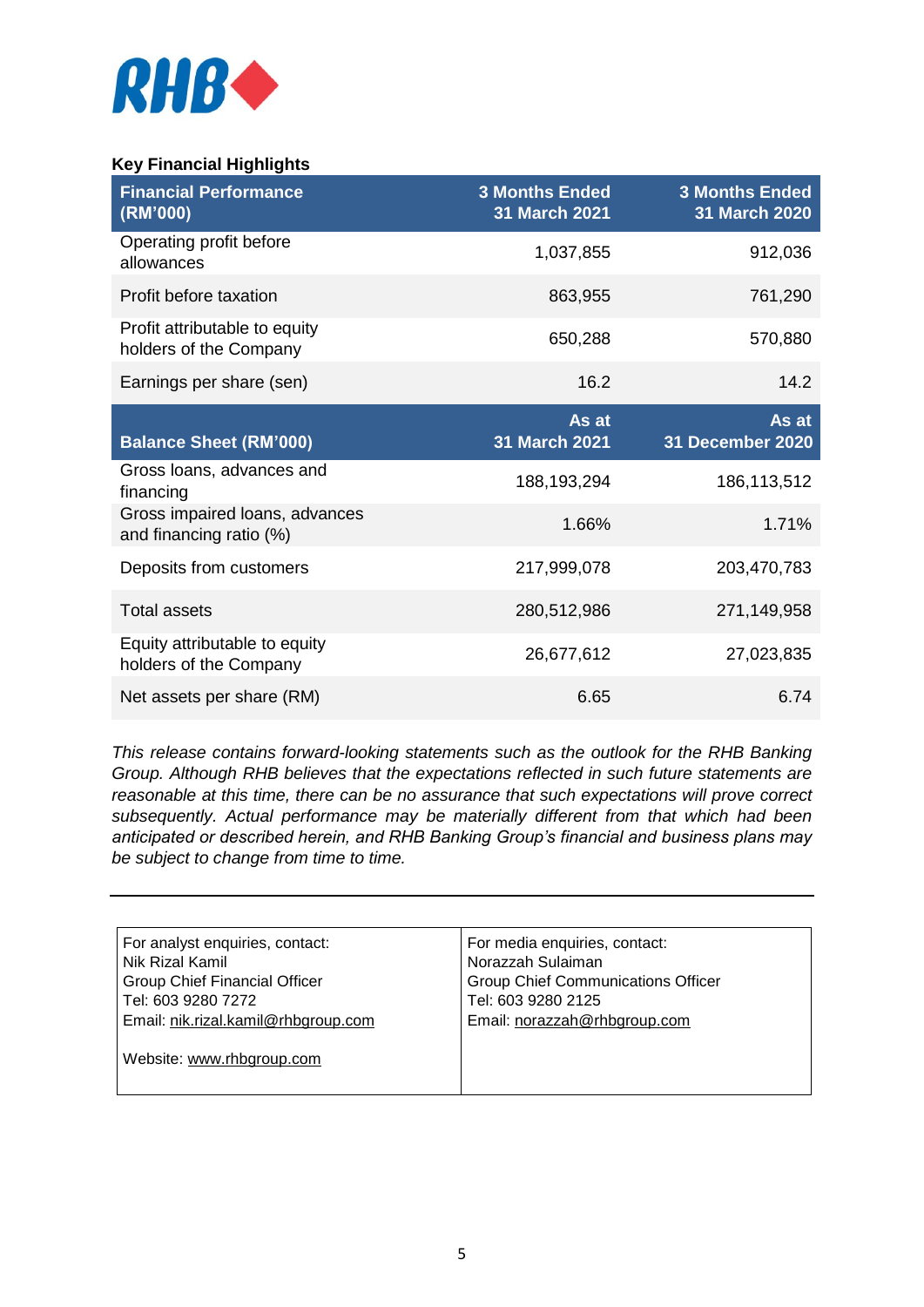

## *About RHB Banking Group*

*The RHB Banking Group, with RHB Bank Berhad as the holding company, is the fourth largest fully integrated financial services group in Malaysia. The Group's core businesses are streamlined into six main business pillars, namely Group Retail Banking, Group Business & Transaction Banking, Group Wholesale Banking, Group Shariah Business, Group International Business and Group Insurance. Group Wholesale Banking comprises of Group Corporate Banking, Group Investment Banking, Group Treasury and Global Markets and Group Asset Management. All the six business pillars are offered through the Group's main subsidiaries – RHB Investment Bank Berhad, RHB Islamic Bank Berhad and RHB Insurance Berhad, while its asset management and unit trust businesses are undertaken by RHB Asset Management Sdn. Bhd. and RHB Islamic International Asset Management Berhad. The Group's regional presence now spans nine countries including Malaysia, Singapore, Indonesia, Thailand, Brunei, Cambodia, Vietnam, Lao PDR and Myanmar.*

For more information, please visit [www.rhbgroup.com](http://www.rhbgroup.com/)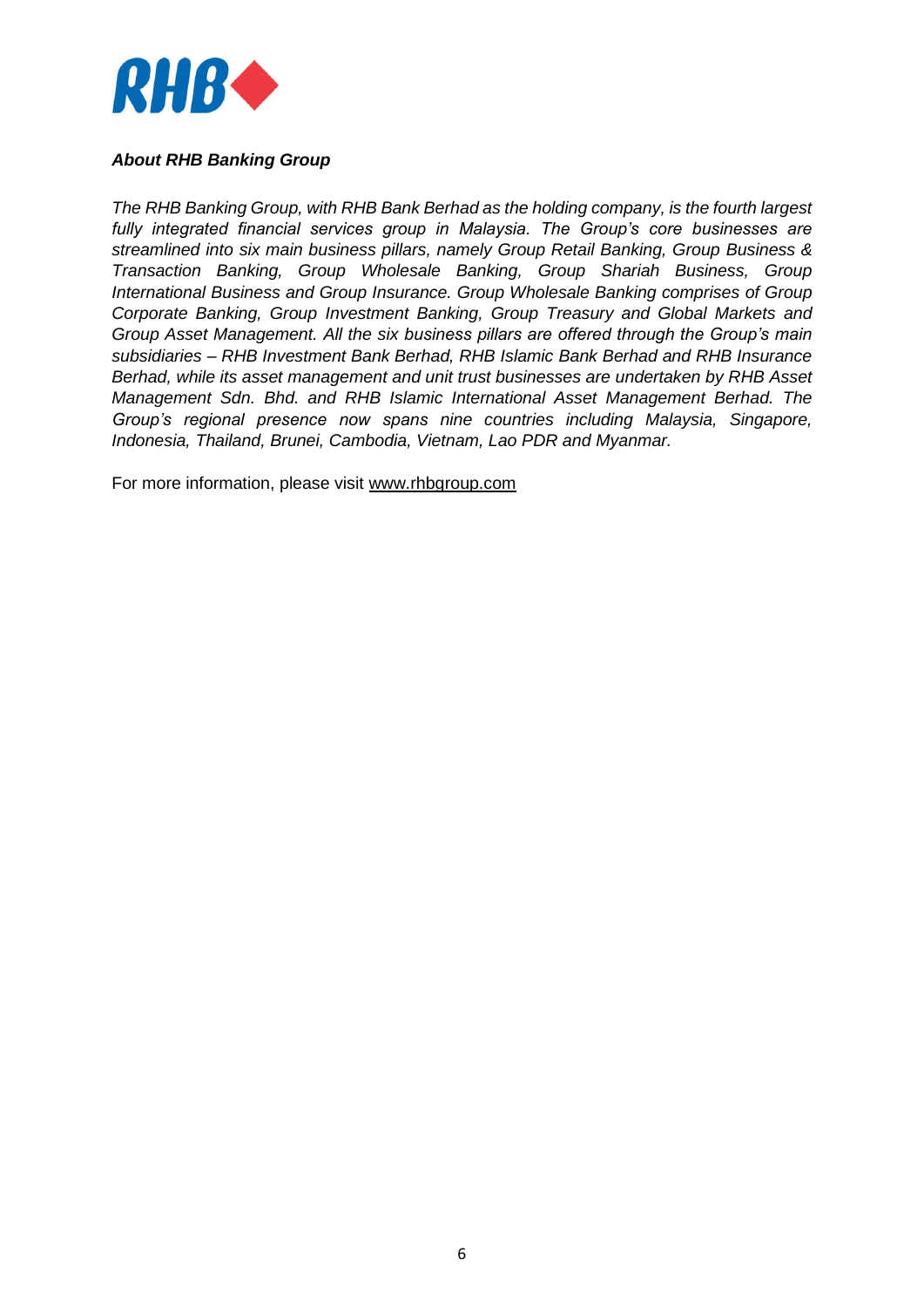

## **APPENDIX**

## **Significant Events/Corporate Development**

## **1. Proposed cessation of business operations of subsidiaries in Hong Kong**

RHB Hong Kong Limited ('RHB Hong Kong') and its subsidiaries (collectively, 'RHB Hong Kong Group'), had on 4 December 2019 decided that they will commence to cease their business operations ('Proposed Cessation'). RHB Hong Kong is a whollyowned subsidiary of RHB Investment Bank, which in turn is wholly-owned by the Bank.

Pursuant to the Proposed Cessation, RHB Hong Kong Group will gradually discontinue offering financial services to its existing and potential clients. RHB Investment Bank, being the shareholder of RHB Hong Kong Group will provide the requisite support to ensure an orderly winding down of their business operations.

The increasingly challenging operating broking environment in Hong Kong has resulted in losses being recorded for RHB Hong Kong Group. As a result, it is no longer viable for RHB Hong Kong Group to continue its business operations. The Proposed Cessation would allow RHB Investment Bank to refocus efforts and resources in driving long-term growth in other ASEAN markets in line with the larger RHB Banking Group's FIT22 strategy.

As part of RHB Hong Kong Group, RHB Finance Hong Kong Limited has been dissolved upon its deregistration as a legal entity on 17 March 2021 pursuant to Section 751 of The Companies (Winding Up and Miscellaneous Provisions) Ordinance of Hong Kong.

# **2. Disposal of RHB International Trust (L) Ltd ('RHBIT')**

RHB Bank (L) Ltd has on 14 December 2020 entered into a conditional share sale and purchase agreement with Pacific Trustees Berhad in respect of the disposal of its entire equity interest in RHB International Trust (L) Ltd ('RHBIT') for a cash consideration of approximately USD173,490 ('Disposal').

The Disposal was completed on 11 March 2021 and RHBIT has ceased to be an indirect wholly-owned subsidiary of the Bank.

### **3. Proposed establishment of a Dividend Reinvestment Plan ('DRP')**

On 17 December 2020, the Bank announced that it proposes to undertake the establishment of a DRP that provides the shareholders of the Bank ('Shareholders') with an option to elect to reinvest, in whole or in part, their cash dividend declared by the Bank in new RHB Bank Shares ('DRP Shares') ('Proposed DRP').